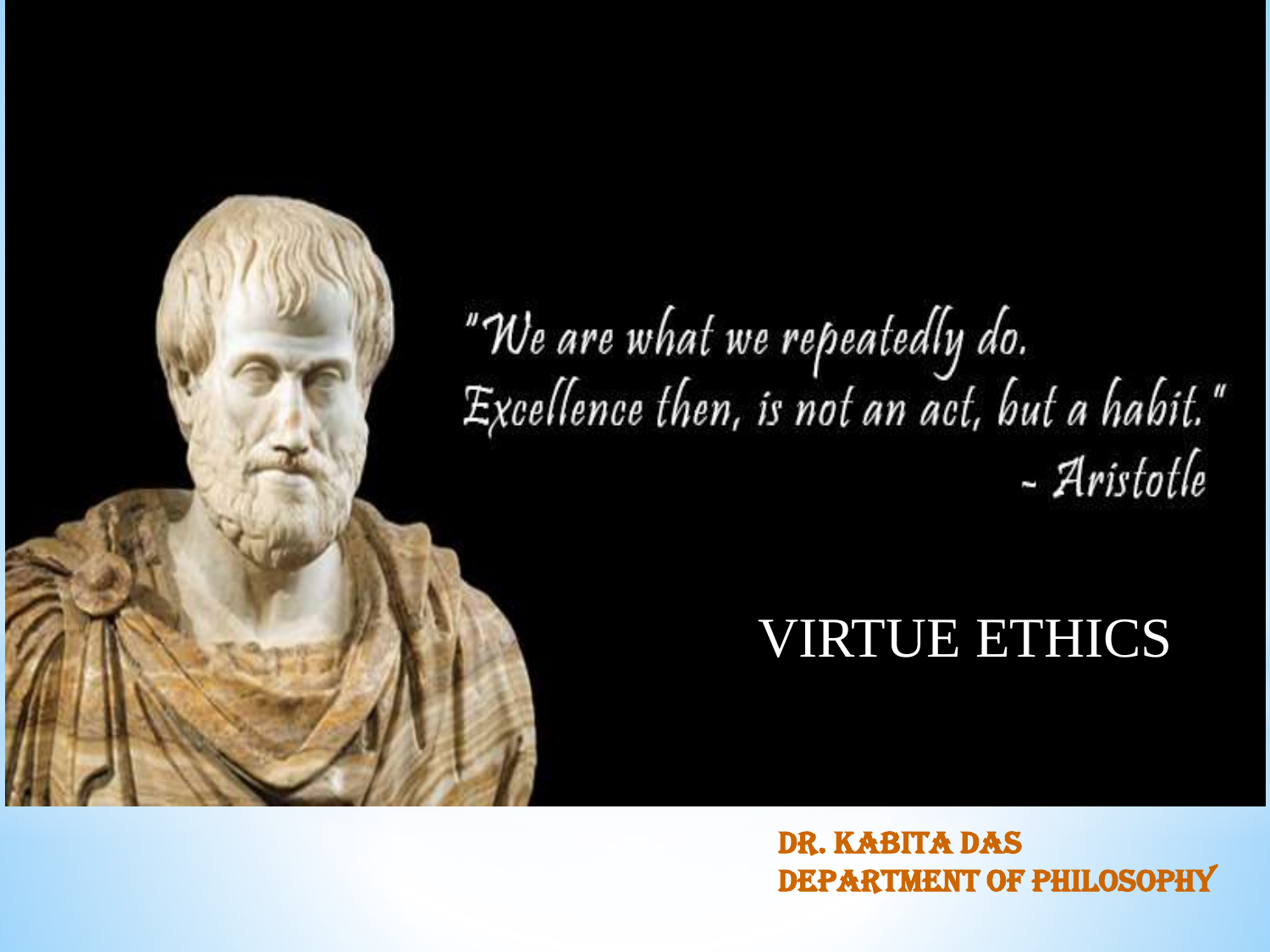## INTRODUCTION

- **Aristotle was born in 384 at Stagirus.**
- **He was a great critique of his teacher Plato. Basically his theory of idea.**
- **Aristotle's interest covers a vast range of areas includes Biology to ethics and politics.**
- **Aristotle is known as an encyclopedic genius.**
- **Certainly, father of logic and biology.**
- **Aristotle was the most synthetic thinker of his time.**
- **Aristotle was the first philosopher who realized the importance of character of a human being**.
- Aristotle emphasized on Virtue based theory and telos to maintain a *eudaimonic* life. The Neo-Aristotelian coined the termed virtue ethics.
- $\Box$  It helps and guides people to live the life of good.
- $\Box$  It focuses on behavior rather than rules or the consequences.
- $\Box$  Virtue should be for the right person, for the right object, in a right amount, at the right time, for a right end in a right or appropriate way.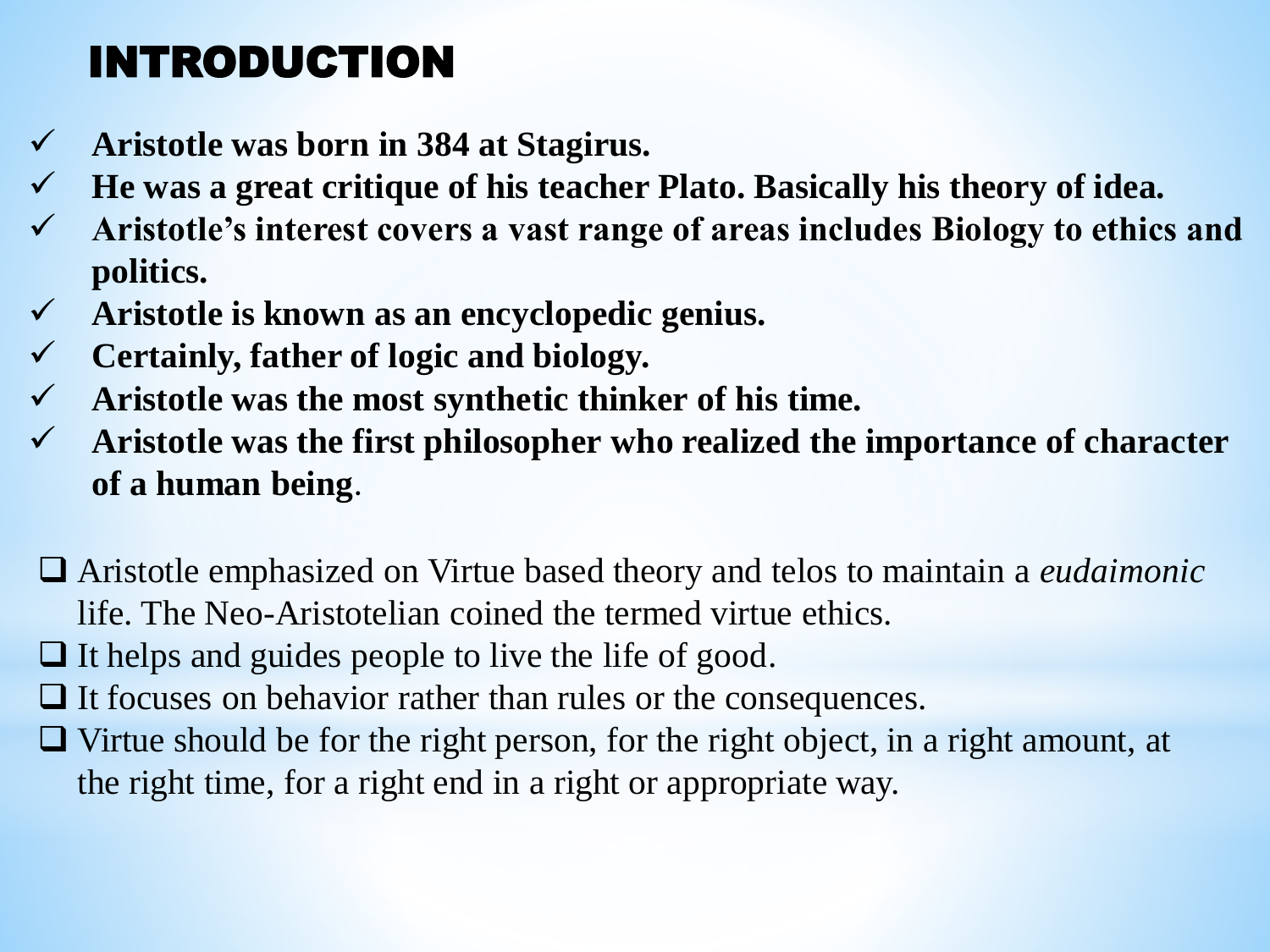### The Goal of Human Existence

## *Eudaimonia*

- Flourishing, Happiness
- A Lifelong Pursuit, accomplished
	- Rationally, through theoretical wisdom and contemplation
	- Functionally, through practical wisdom and politics
- \*Aimed at the "perfect happiness" which is the perfect activity
- \*An excellence in any activity in accordance with the nature of that activity
- \*Thus, *"Human happiness is the activity of the soul in accordance with perfect virtue (excellence)".* (I.8; Pojman, 394).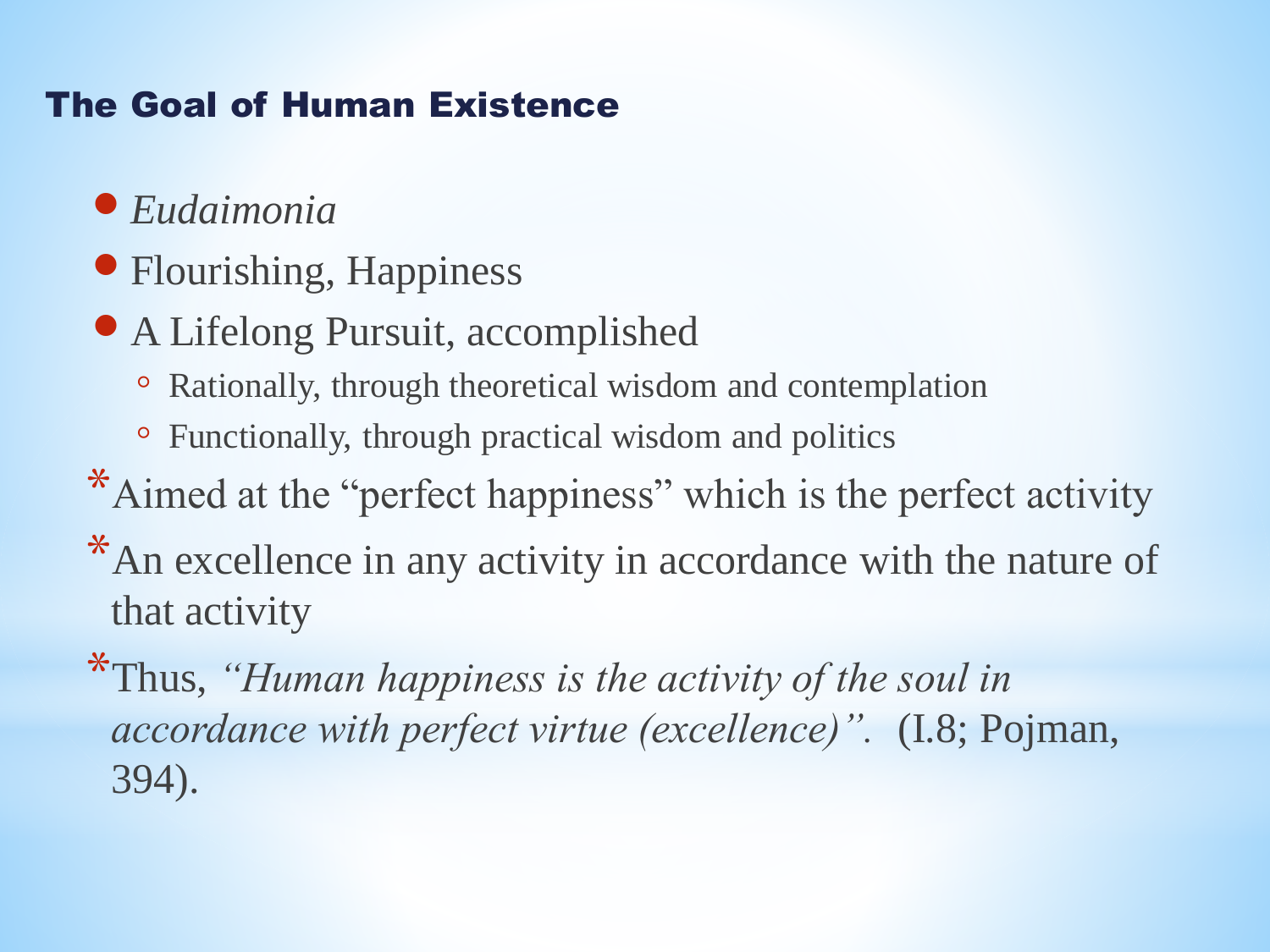#### **The Virtues**

- \* **Intellectual Virtues**
	- \* **Wisdom, Understanding, Prudence**
	- \* **SCIENTIFIC KNOWLEDGE, TECHNICAL KNOWLEDGE, INTUITIVE REASON, PRACTICAL WISDOM, PHILOSOPHIC WISDOM.**
	- \* **Taught through instruction**
- \* **Moral Virtues**
	- \* **Prudence, Justice, Fortitude, Temperance**
	- \* **The result of habit**
	- \* **Not natural or inborn but acquired through practice**
	- \* **Habit or disposition of the soul (our fundamental character) which involves both feeling and action**
	- It is the character that strengthen human being to flourish.

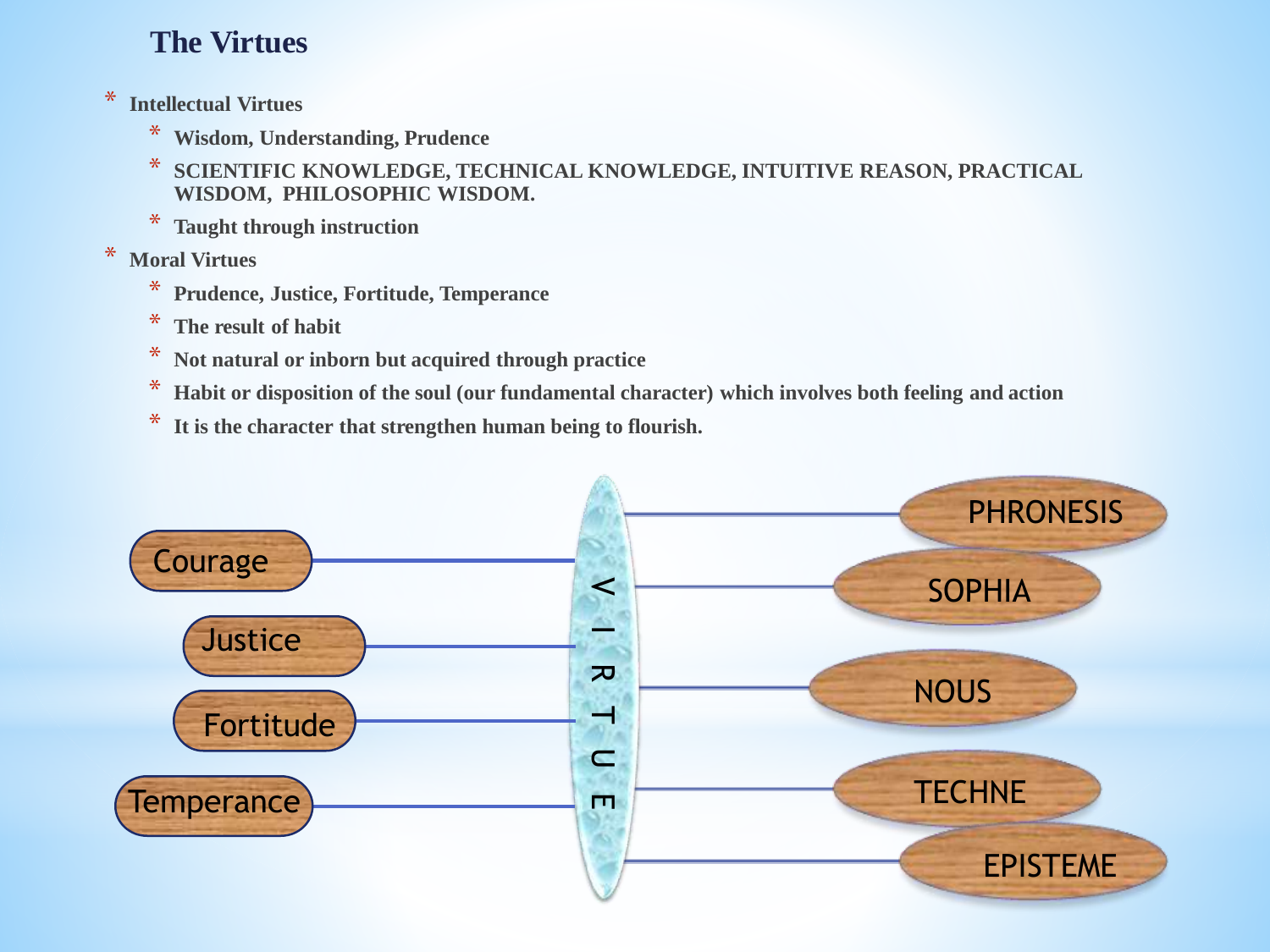

Source: https://decafquest.com/2021/02/09/aristotle-virtue-ethics/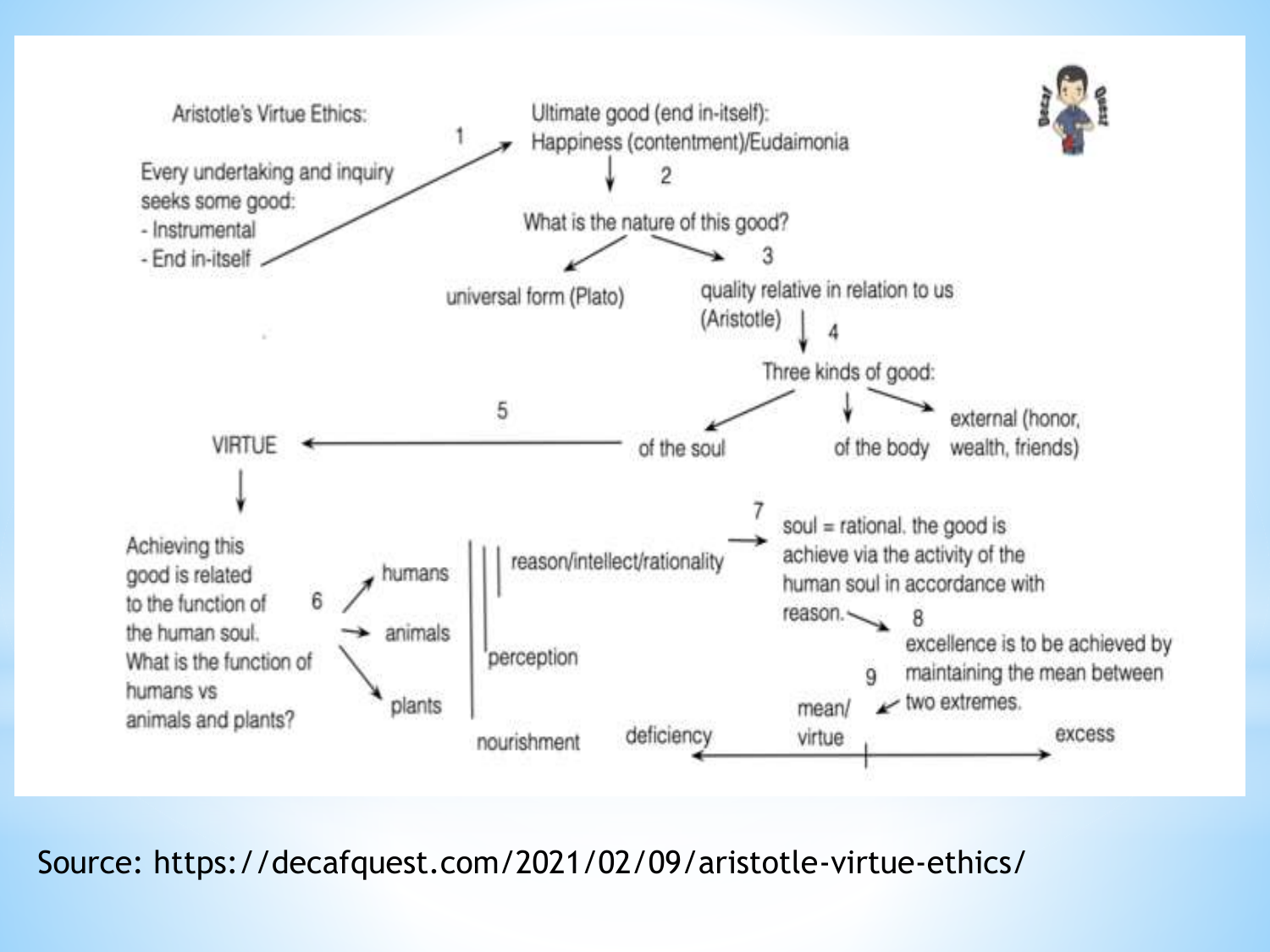# **The Doctrine of the Mean**

\* Proper position between two extremes

- \* Vice of excess
- \* Vice of deficiency
- \* Ex- courage
- \* Not an arithmetic median
	- $*$  Relative to <u>us</u> and not the thing
	- \* Not the same for all of us, or
	- \* Any of us, at various occasions
	- \* *"In this way, then, every knowledgeable person avoids excess and deficiency, but looks for the mean and chooses it"*
- \* Defined through Reason
	- \* Education, contemplation, reflection
- \* Balanced with Other Virtues and applied using *phronesis:*
	- \* To have any single strength of character in full measure, a person must have the other ones as well.\*
		- \* Courage without good judgement is blind
		- \* Courage without perseverance is short-lived
		- \* Courage without a clear sense of your own abilities is foolhardy
- \* *"The virtuous person has practical wisdom, the ability to know when and how best to apply these various moral perspectives." (\*Hinman)*

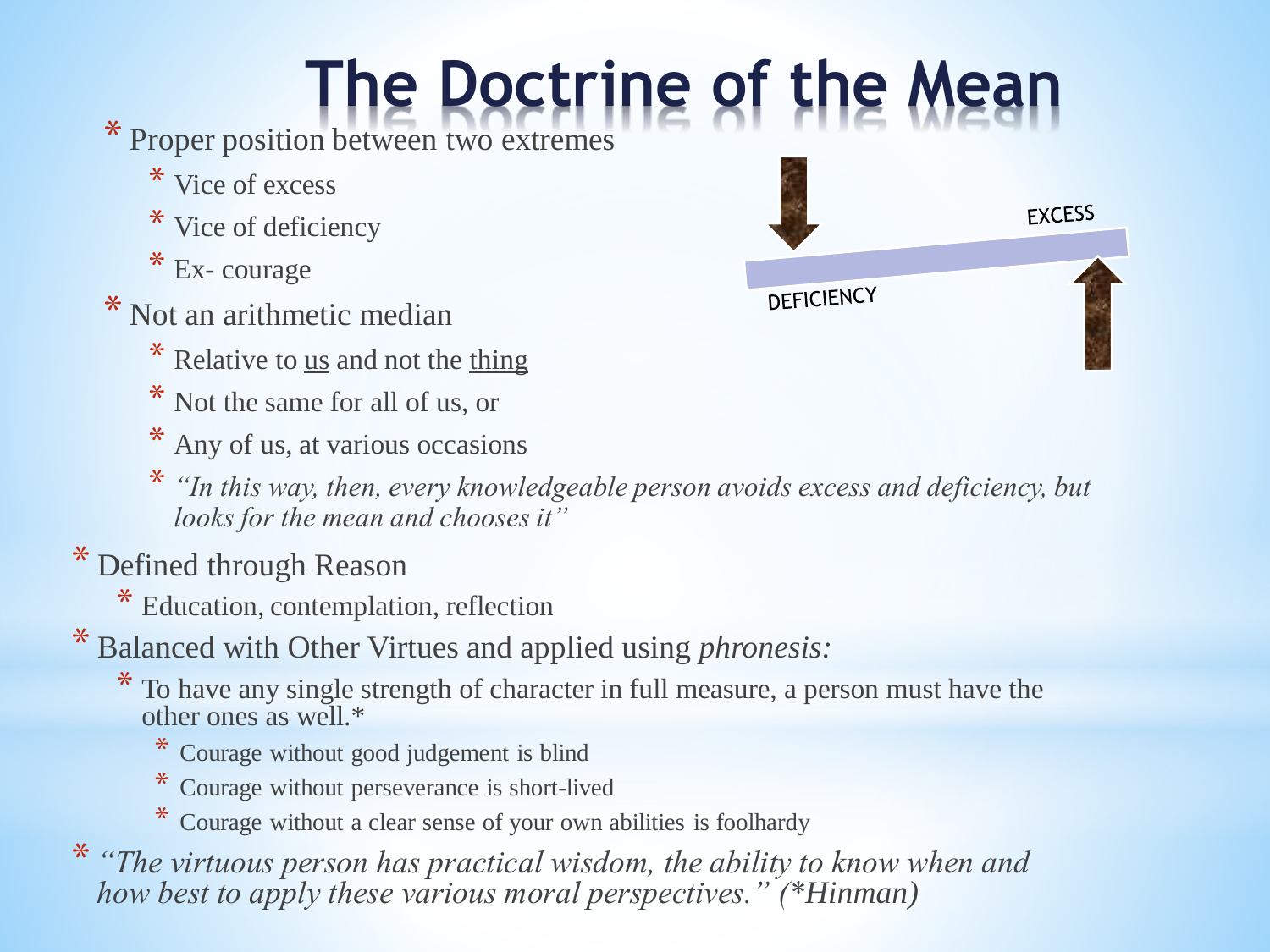## **virtues in different context**

\* People are very different.

\* But we face the same basic problems and have the same basic needs.

- \* Everyone needs **courage** as danger can always arise.
- \* Some people are less well off, so we will need **generosity**.
- \* Everyone needs friends so we need **loyalty**.

# **Strengths of Virtue Ethics**

- Importance of the Person, Motive, Heart, Conscience Connection to Community
- **\*** Realization that morality is not defined by moments but by a long-term process
- ◆ Allowance for Gray areas, varying contexts, different levels of moral maturity and life contexts
- G.E.M. Anscombe revied Aristotelian virtues and named the termed as virtue ethics.
- Michel Sandel, Charles Taylor, Philippa Foot, MacIntyre, Amrtya Sen are the communitarian followers of Aristotle's Ethics.